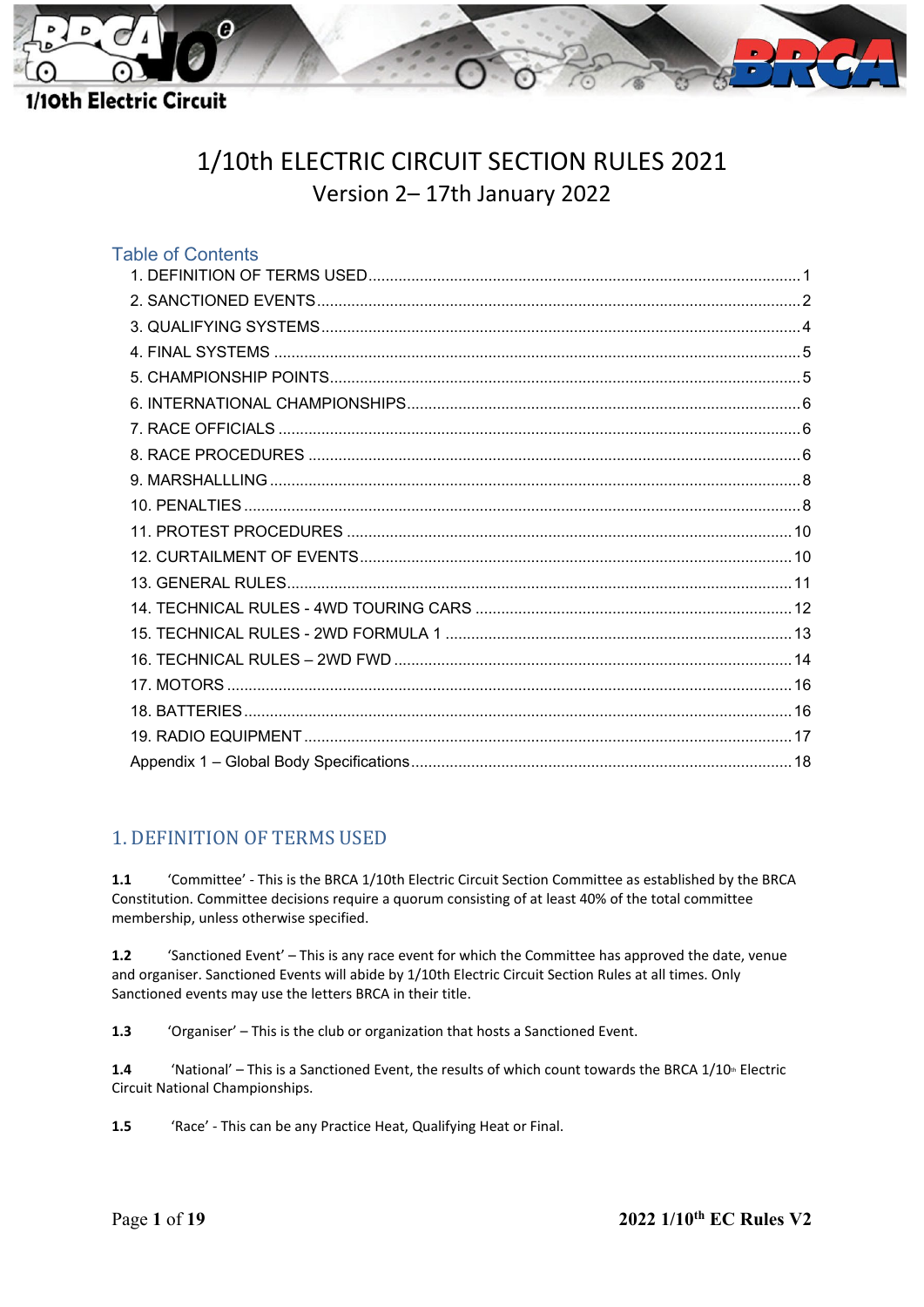

**1.6** 'Commercially Available' - Any item being accessible for purchase by anyone and therefore must be or have been available in UK retail outlets in reasonable volume at any one time.

**1.7** 'Track area' – This is the only area in which cars may be raced. It will be defined by barriers designed to contain cars in the event of an accident. Only Competitors, their mechanics and Officials will be allowed to enter this area.

**1.8** 'Blinky Mode' - This is any speed controller approved by the BRCA Electric Board that satisfies the Zero Boost specification.

### <span id="page-1-0"></span>2. SANCTIONED EVENTS

**2.1** 4WD 10th Circuit National

**2.1.1** Classes:

• 4wd 'Modified Touring' for Open Modified brushless motors with 2S LiPo battery and Open ESC.

• 4wd '13.5 Blinky Touring' for 13.5t brushless motors with 2S LiPo battery and Blinky ESC.

• 4wd '17.5 Blinky Touring' for 17.5t brushless motors with 2S LiPo battery and Blinky ESC.

**2.1.2** A maximum of Six, one-day meetings.

**2.1.3** The winner of each championship will be crowned the BRCA [class] National Champion [year].

**2.1.4** For the first 7 days of booking-in, only the following drivers will be able to enter: Those who completed the counting number of rounds in the previous seasons BRCA championship Modified, 13.5 Blinky or 17.5 Blinky.

**2.2** 2WD 10th Circuit National

**2.2.1** Classes:

• 2wd 'FWD' for 17.5t brushless motors with 2S LiPo battery and Blinky ESC as detailed in section 17.

• 2wd 'F1' for 21.5t brushless motors with 2S LiPo battery and Blinky ESC.

**2.2.2** A maximum of Six, one-day meetings.

**2.2.3** The winner of each championship will be crowned the BRCA [class] National Champion [year]

**2.2.4** For the first 7 days of booking-in, only the following drivers will be able to enter: Those who completed the counting number of rounds in the previous seasons BRCA championship FWD or F1. 3.3 National Championship Rules

**2.3.1** Venues will be selected by committee for both 4WD 10th Circuit National and 2WD 10th Circuit National Championships.

**2.3.2** Event Entry: Each meeting will have a maximum of 11 heats. Entry fee £21 per meeting (£17 going to the host club, the remainder going to section funds). The host venue may charge up to £10 per driver for Saturday practice. Entries will open at noon on the last Saturday in February.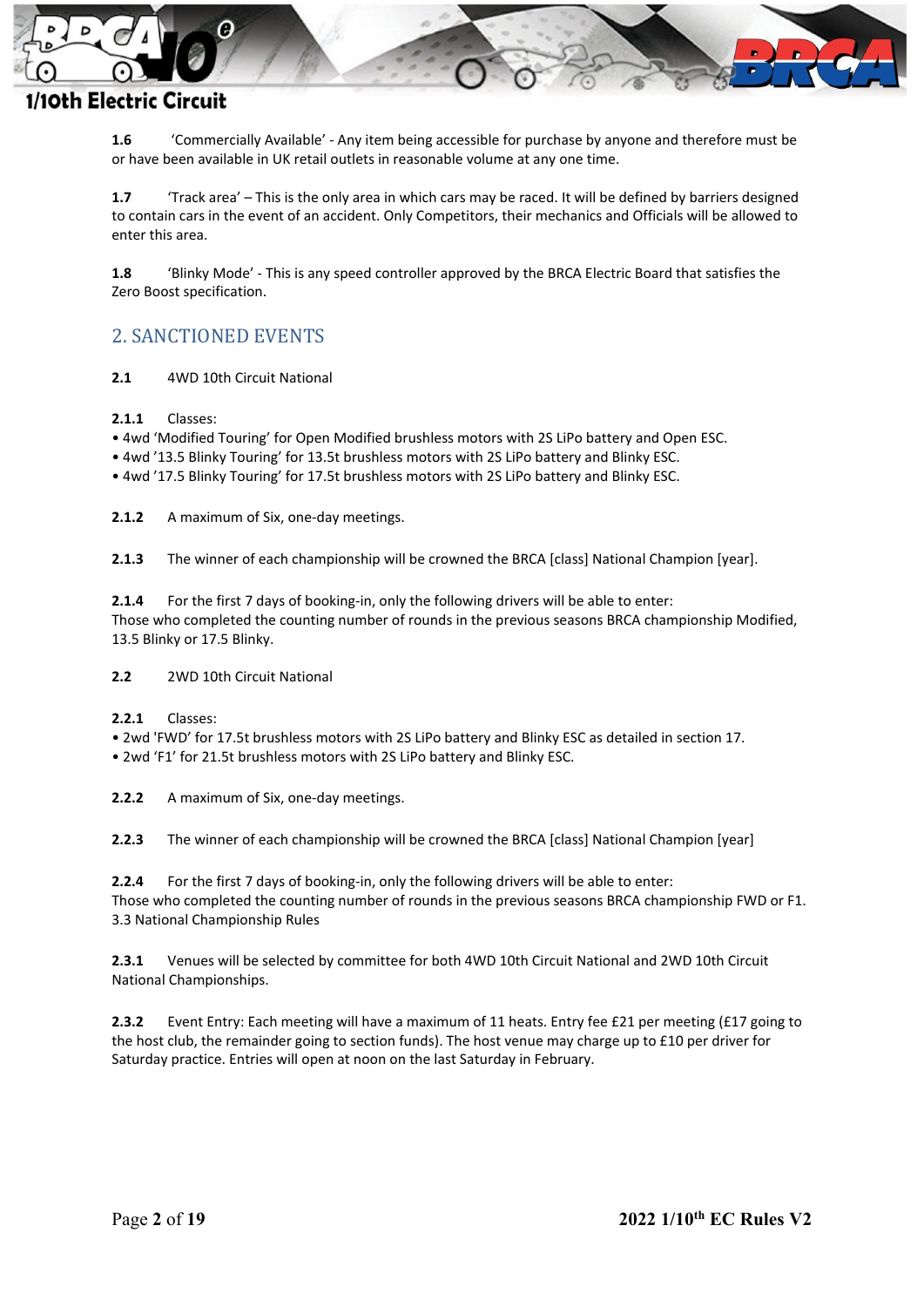

#### **2.3.3** Event Schedule:

Monday‐Friday:: Track closed to meeting entrants, apart from any race meeting organised by the host club that is publicised and open to all entrants.

Saturday: Practice (attendance optional).

Sunday: 3 Qualifying rounds, 3 Finals rounds. Best 2 round scores to count.

**2.3.4** Tyre vote: If a class has fewer than 15 competitors counting from the previous season for championship scores then the committee will decide the tyre(s) to be used in the next season. Classes that have 15 or more competitors will be voted on from an approved list compiled by the section committee.

A single approved tyre assembly and a single approved control treaded tyre assembly for the wet, both of prebuilt and glued construction, will be chosen by an online vote of competitors who completed the counting number of championship rounds in the previous season.

In the event that more than two tyres are submitted, and no tyre receives a majority of votes, a second vote will be held featuring the two tyres that received the most votes. If this second vote is a tie then the committee has the ruling vote.

#### **2.3.5** Tyre allocation.

4WD Touring car entrants are allowed to use the following number of tyres per meeting:

- Modified/13.5 Blinky: Two sets of slick tyres.
- Modified/13.5 Blinky: One set of treaded tyres (wets).
- 17.5 Blinky: One set of slick tyres.
- 17.5 Blinky: One set of treaded tyres (wets).

2WD FWD entrants are allowed to use the following number of tyres per meeting:

- One set of semi slick tyres.
- One set of treaded tyres (wets).

2WD F1 entrants are allowed to use the following number of tyres per meeting:

- One set of slick tyres.
- One set of treaded tyres (wets).

**2.3.6** Qualifying: Round by round qualifying will be used. Each competitor's two best scores will be counted.

**2.3.7** Finals: Overall final results will be determined by adding the best two final scores together. Ties will be resolved according to 5.2.2.

**2.3.8** The championships will run between 1st April and 30th September.

**2.4** Event Entry: Competitors entering any BRCA Sanctioned Event must be a BRCA member. Membership cards or proof of membership may be required to be shown.

**2.5** Once booking in closes the number of finals is set, e.g., 55 rounded up to 60 = 6 finals for that class.

**2.6** A competitor may only enter one 4WD Touring Car class per meeting. A competitor can enter both 2WD FWD and 2WD F1 on the same day.

**2.7** All entry fees must be paid in advance and entries will not be accepted until payment is received. Late entries will be accepted after the normal closing date but the qualifying heat which late entry competitors are placed into is at the discretion of the Race Director. Any late entrant must be able to prove they have not driven on the track in the 7 days prior to the meeting as per 3.3.3.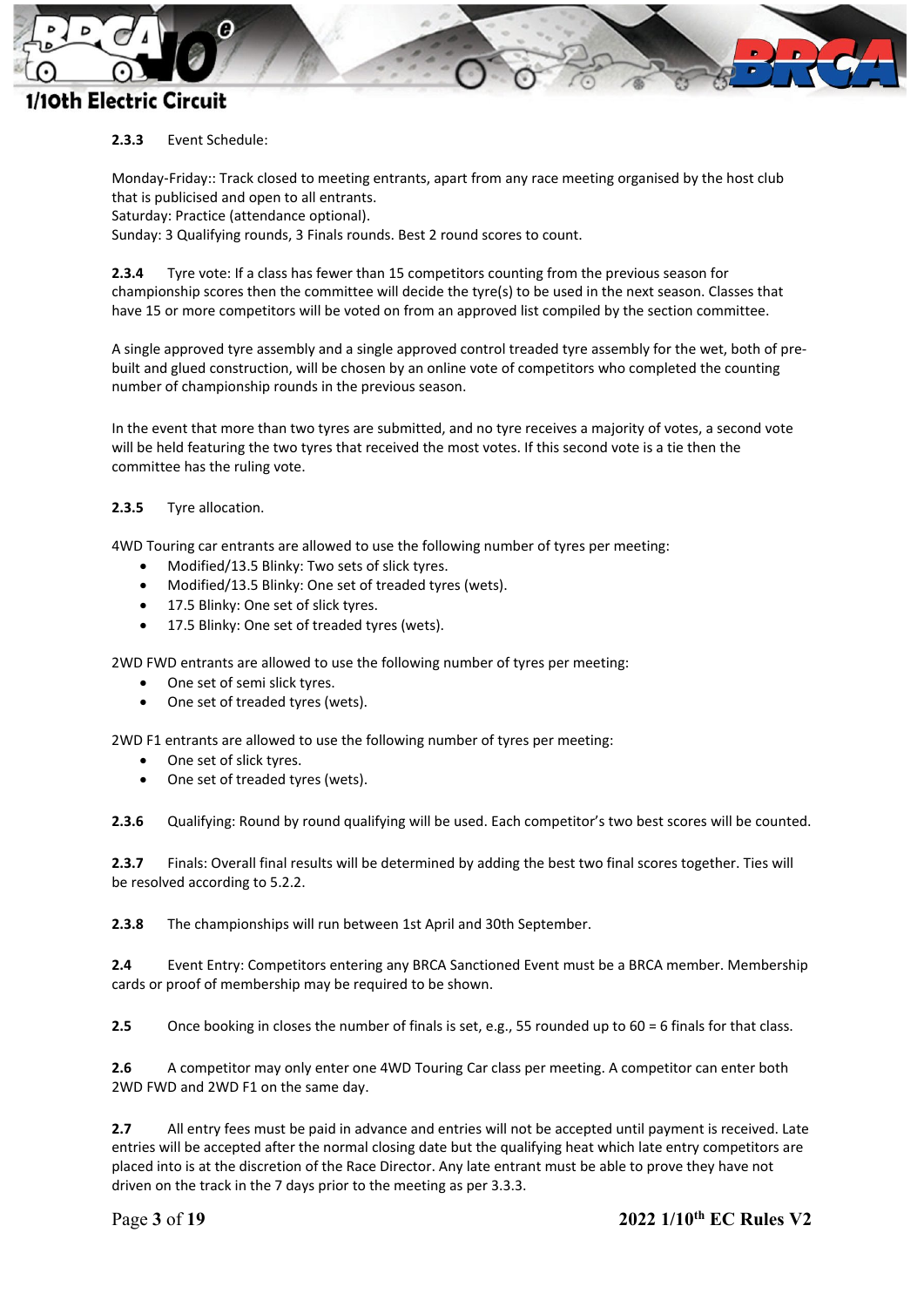

**2.8** Junior drivers under the age of 17 on the date of the race they attend shall be entitled to a 50% reduction on the full entry fee for that race meeting.

**2.9** Entry cancellations must be notified directly to the Competition Secretary. Providing written notice is received at least fourteen days prior to the event, the full entry fee will be provided. Any special entry conditions may be excluded from refunds, see terms on entry to events.

**2.10** Any driver not turning up at an event and not notifying the Committee in advance will have their entry withdrawn from the next event they are booked into, without refund. The entry may be reinstated on receipt of a satisfactory explanation of the mitigating circumstances - the committee must receive this information at least seven days before the next event.

**2.11** All drivers must confirm their arrival to the race director before the drivers briefing. Once qualifying begins, competitors shall stay in the race computer even if they decide not to race.

**2.12** There will be a trophy presentation at the end of each event. The host club will provide all trophies, which must include:

- Top 3 in each final.
- TQ in each class.
- Top 3 juniors in each age category in each class, determined by their final position.
- Formulas for FWD class.

**2.13** The section will fund end of season Championship trophies.

**2.14** Track Requirements: Track width must be at least 2.4m at the narrowest point. The start line and timing loop must be identified on the track. There will be a designated 'pull-off' area.

**2.15** Applications to host a Sanctioned Event must be received by the date published by the section committee. Applications must include full details of the venue, including pitting area, toilet facilities, rostrum design, race control facilities and policy for camping/caravans. Details of standards required can be obtained from the Section Secretary.

### <span id="page-3-0"></span>3. QUALIFYING SYSTEMS

**3.1** The maximum number of cars per qualifying heat shall be 10.

**3.2** The start of each qualifying heat will use a 1 second stagger between cars, with the order being determined numerically for round 1 and then by FTQ in subsequent rounds. Cars not at the start line once the 10 second countdown has begun, or not setting off when their number is called, will start in numerical order when all the other cars have left. If for any reason a car does not start, then the race time for that car will begin automatically when one of the other cars has completed its first timed lap.

**3.3** Round by Round qualifying awards points for each competitor's position in each qualifying round individually. The highest qualifying position in each round will score one point; second place will score two points, third place three points and so on.

**3.3.1** In the event of a tie-on total points, the competitor with the BEST round score will be awarded the position (using all counting rounds until the tie is broken). If they are still tied, then (from any of their counting rounds only) the fastest time will be used. Example: A score set [1,3] beats a [2,2]. If both competitors have a [2,2] but competitor A has a fastest time of 19- 301.11 and competitor B's fastest is 19- 304.55, then competitor A will win the tie break.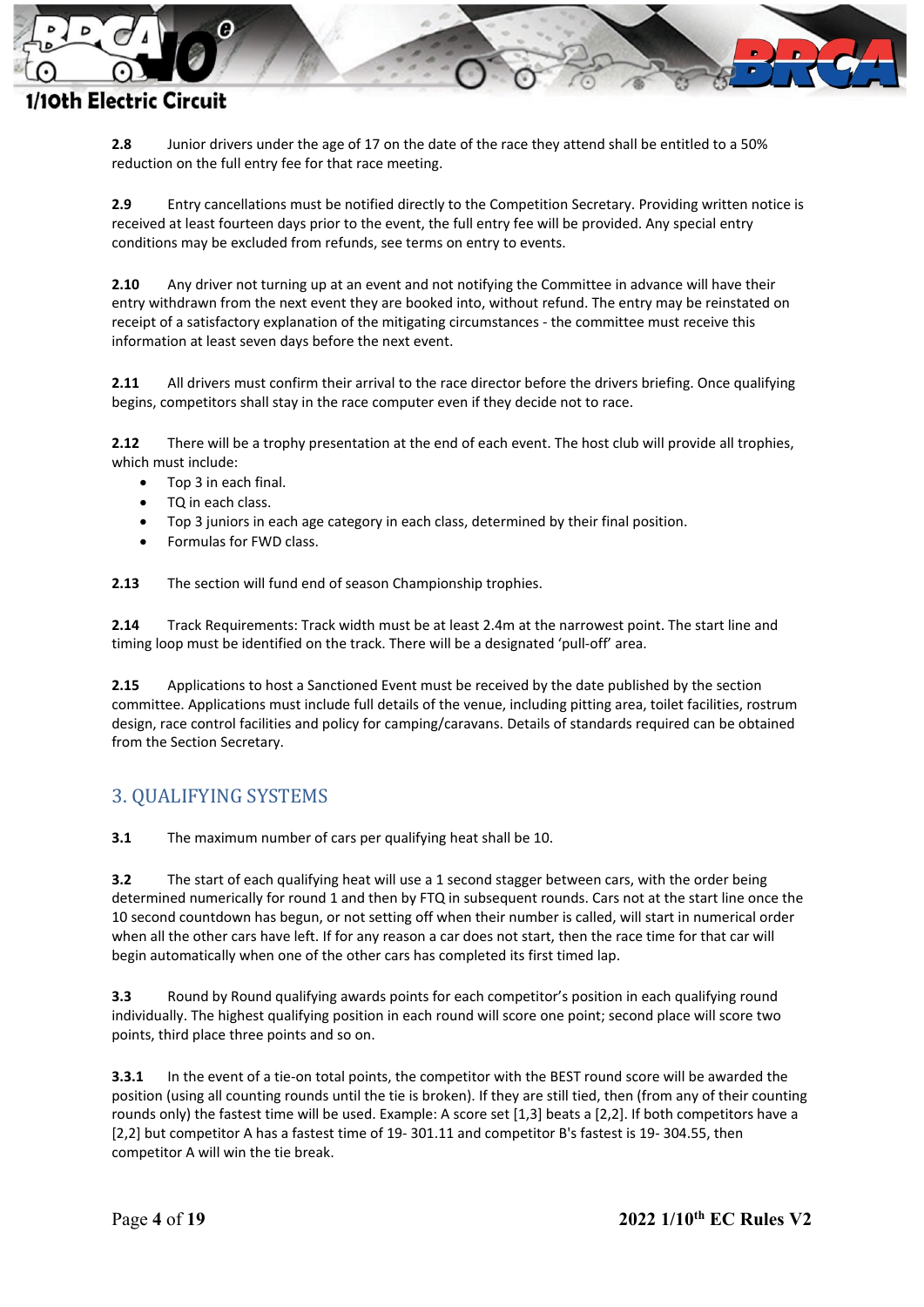

**3.4** During qualifying, if a competitor has their race time adjusted for any reason, then the round positions will be recalculated using the new race times.

### <span id="page-4-0"></span>4. FINAL SYSTEMS

**4.1.1** Finals will consist of 10 cars except for the lowest final which may run less. If the lowest final contains just 1 car, that car may be moved to car 11 in the final above, at the race director's discretion.

**4.1.2** Drivers with a higher grid position may claim their preferred space on the rostrum. It is recommended drivers enter the rostrum in qualifying order.

**4.1.3** Finals are to be run in the same order as qualifying rounds.

**4.1.4** In the event of cars arriving at the grid once the 30 second countdown has begun, the countdown should be stopped, offending cars placed at the back of the grid and the countdown restarted from the 10 second mark.

**4.1.5** Finals will use a grid start of two rows of cars spaced at 3m intervals on a staggered grid. Where available, the top qualifier in each final may choose their preferred side of the grid from which to start.

**4.1.6** Cars must start behind their grid line and with at least one front wheel within the confines of the width of the box.

**4.1.7** An audible signal will start each final.

**4.2** Multi-Leg Finals:

**4.2.1** The winner of each final gets 1 point; the second gets 2 points and so on. Cars that do not start or are disqualified will be awarded last place in their final.

**4.2.2** In the event of a tie-on total points the competitor with the lowest counting final round scores will be awarded the position. If they are still tied, then the competitor with the most laps completed in the fastest time from any of their counting final rounds will win the tie. Example: A [1,3] beats a [2,2]. If both have a [1,2] then the best laps/ time from counting final rounds will be used to break the tie.

#### <span id="page-4-1"></span>5. CHAMPIONSHIP POINTS

**5.1** 4WD 10th Circuit National and 2WD 10th Circuit National

**5.1.1** The winner of each A-final will receive 150 points, second 149, third 148 and so on down to last place at the event.

**5.1.2** All events declared by the committee as counting towards the championship will be used in the calculation of championship scores. A competitor may consider their best scores from 50% of the events declared, plus one, with halves rounded down.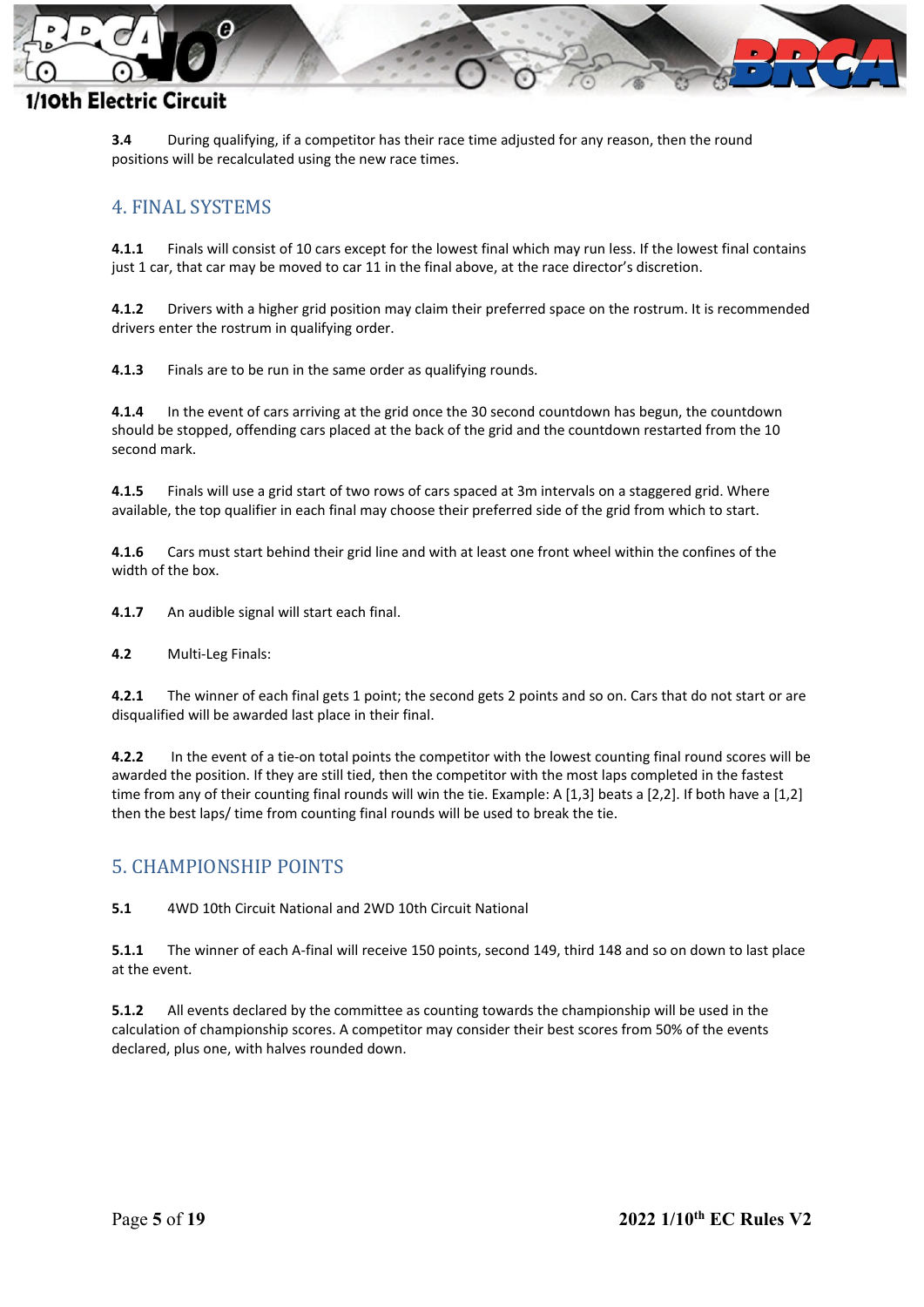

**5.1.3** In the event of a points tie in the Championship, only results from the competitors counting championship rounds will be used to break the tie. The following order to break the tie will be used until a decider is found:

A) The highest round score will be considered (and so on down if required) until one driver has a higher score than the other (150 beats 149 etc).

B) The qualifying positions will be compared until one driver has a higher grid position.

C) The number of first, second, third etc round-by-round scores (the counting round scores) will be compared until one competitor has a better round score. If this fails to break the tie, the position will be shared.

**5.1.4** Two junior championships will be run per class:

- Under 13 Under 13 years of age on or before 1st October of the championship year.
- Under 17 Under 17 years of age on or before 1st October of the championship year.

#### <span id="page-5-0"></span>6. INTERNATIONAL CHAMPIONSHIPS

**6.1** Entry is open to all members. If there are more entries than available places, preference will be given based on national championship results for the class.

**6.2** Drivers who request a place must pay the entry fee by the announced deadline. Any driver not paying the fee will be removed from section events until the fee is paid.

#### <span id="page-5-1"></span>7. RACE OFFICIALS

**7.1** A Committee member will be appointed as the BRCA Steward for the meeting; the Steward will have overall authority regarding compliance to the rules and regulations and may be called upon to resolve any dispute.

**7.2** A Race Director or Timekeeper must be present at race control throughout the timed heats and finals at national events. Unless otherwise stated the race director will also act as referee.

**7.3** A Technical Officer who will check that technical and eligibility rules are upheld will be available at national events.

**7.4** A Timekeeper will check that the timing equipment is operational and that all races have started and finished in accordance with the rules.

**7.5** Referees may be used for qualifying heats and finals. Referees will be selected by the BRCA committee.

**7.6** The Referees will monitor driving standards and competitor behaviour.

**7.7** A Referee's decision can be reviewed by the committee. The committee' decision is final and may not be protested.

#### <span id="page-5-2"></span>8. RACE PROCEDURES

**8.1** Finals and grid positions are to be determined by a driver's final qualifying position.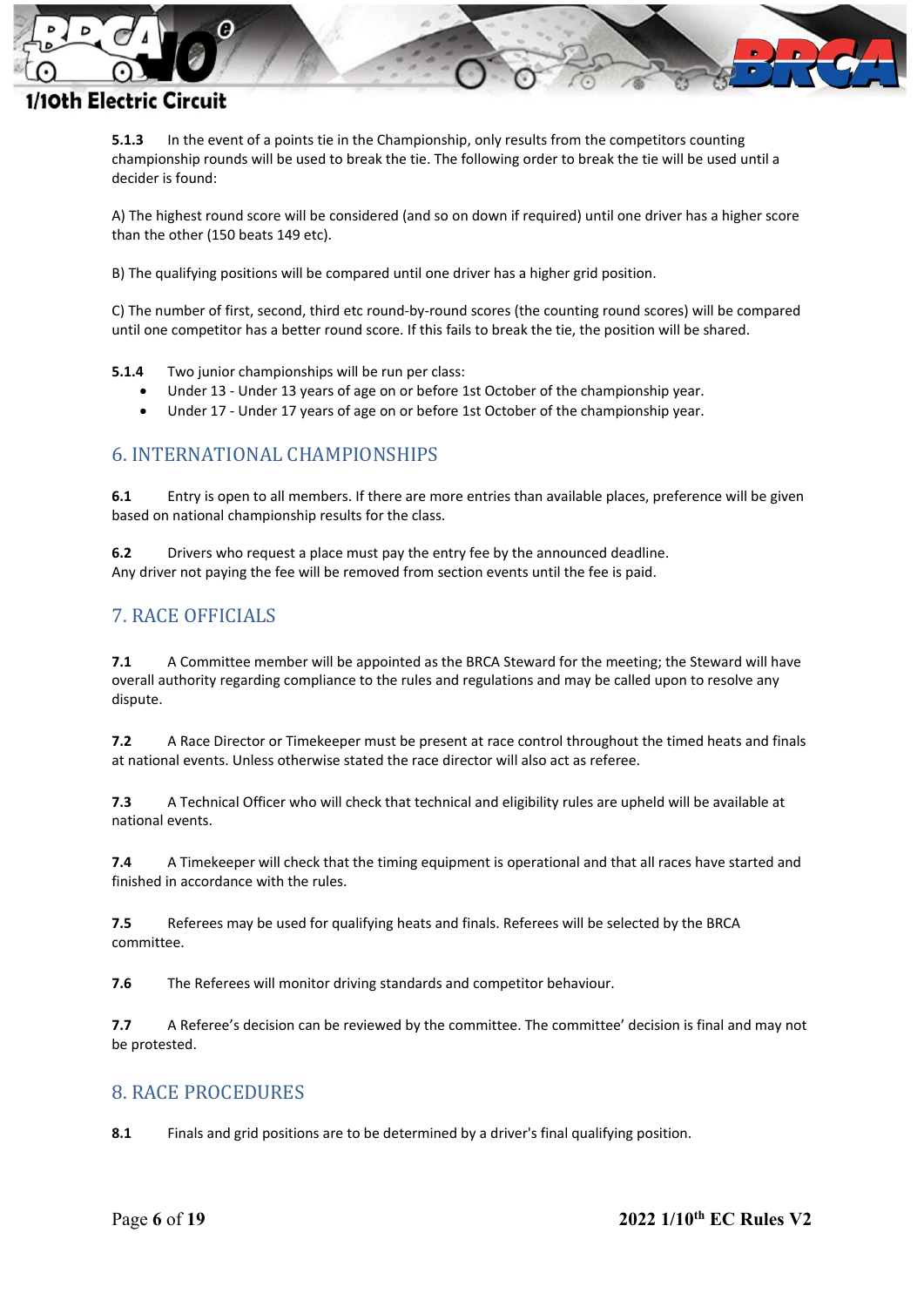

**8.2** Competitors who have raced in the National championship in the past will be graded on their previous % championship grading assuming that they are racing in the same class. Drivers who change class will have a 15% decrease applied to their % if changing class. New drivers to the championship will be graded at 1% when they enter their first meeting in the championship (it is at the committee's discretion to waive this in exceptional circumstances). If the driver has not raced in the championship for 3 seasons then they will be classed as a new driver. Any new class created will have the drivers grading approximated for the first meeting.

**8.2.1** Driver grading will be based on championship position counting half plus one (with halves rounded down) of the completed rounds.

- **8.3** The Race duration:
	- 4WD 10th Circuit National will be five minutes, plus last lap allowance.
	- 2WD 10th Circuit National will be five minutes, plus last lap allowance

**8.4** In severe weather conditions the Race Director is responsible to ensure that the track is in a suitable condition to race on.

**8.5** After each race, competitors will assume assigned marshalling positions for the following race. No other person is allowed within the track area (except officials) while the race is in progress. The race director can ask for marshalls to not directly marshall after their heat and marshall the subsequent race (eg. race 1 marshall race 3).

**8.6** Cars must be presented to scrutineering as stipulated in the drivers briefing. If not stipulated, then cars must be presented to scrutineering immediately after the race has finished.

**8.7** An AMB/MyLaps system is to be used for timing and results should be determined based upon the accuracy specified in the club handbook (recommended to be the same as published by the timing equipment manufacturer).

**8.7.1** Only Personal Transponders supplied by each competitor will be used to record laps.

**8.7.2** At all sanctioned events it is the driver's responsibility to securely fit the lap recording equipment to their car before the start of any race.

**8.7.3** Competitors using a personal transponder are responsible for ensuring that such equipment functions with adequate signal strength. If this equipment malfunctions, competitors may have their laps recorded manually providing that:

A) The transponder starts the race clock for that race.

A) An official is satisfied that the car was circulating during any missed laps.

C) If the personal transponder does not record a finishing time, then final lap(s) can be awarded at maximum lap time for the driver in that race, until the total race time has been reached.

**8.8** During a race, the only people who can pass any information to a competitor are the Race Director (or their assistant), Referee or commentator. Receiving information from an assistant will result in a loss of that heat/final time. Competitors may pass on information to each other on the rostrum regarding cars that have stopped on the circuit.

**8.9** Only the Race Director, Timekeeper or a Referee may call for a restart of a race within the first lap of the leading car. If a race is abandoned after the first lap of the leading car then time must be allowed for recharging.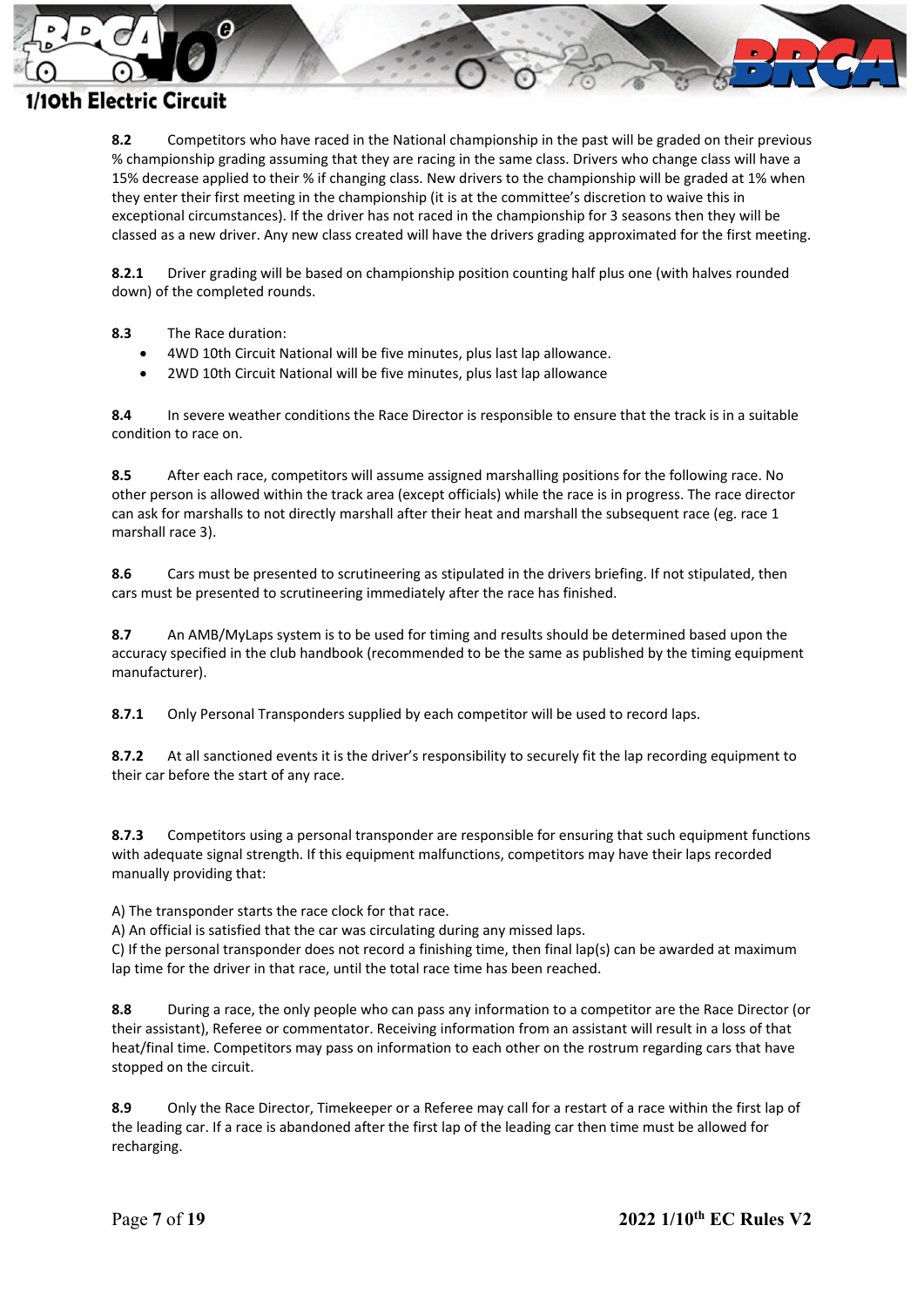

**8.10** At the race end, when the cars have passed the finish line, and the finish signal has been given, the cars must pull off into the designated pull-off area, so as not to interfere with any other competitors. Failure to comply will result in a penalty.

**8.11** If a race is abandoned, only cars running at the time the original race was aborted will be allowed to restart.

**8.12** Meetings can only be abandoned by a majority decision of the BRCA Committee members present.

**8.13** No active mobile phones are allowed on the drivers' rostrum nor are they allowed to be used within the track area.

**8.14** Any race or heat stopped due to race equipment malfunction or an Official's error will be re-run after a suitable delay.

**8.15** Any race notified by race control as being delayed from the published timetable to either qualifying or finals will receive a minimum of 15 minute's notice prior to assembling on the grid.

**8.16** BRCA Section to supply scrutineering aids for all events.

### <span id="page-7-0"></span>9. MARSHALLLING

**9.1** Competitors will be expected to marshal the race after their own, with competitors in the last race of a round expected to marshal the first race of that round. The race director can ask for marshalls to not directly marshall after their heat and marshall the subsequent race (eg. race 1 marshall race 3).

**9.2** Penalties will be applied for late marshalling or failure to marshal.

**9.2.1** Failure to or late marshalling is clarified as being any marshal not at the correct position when the first car leaves the start line or final grid (unless the marshal is under instruction from a race official)

**9.3** Drivers are allowed to provide a competent substitute marshal, but the Race Director must be notified and approve of any change first. Substitute marshals must be current BRCA members. The driver will be subject to any penalties incurred by their substitute marshal.

**9.4** Marshalls must have their hands free at all times.

**9.5** Marshalls must wear safe and sensible footwear that will not become detached when performing marshalling duties. (Open toe shoes or sandals are not acceptable).

**9.6** It is not mandatory to marshal practice sessions.

**9.7** Marshall points (posts) are carefully positioned by the event organisers, if any competitor feels that the marshal points are unsatisfactory, they must inform Race control.

#### <span id="page-7-1"></span>10. PENALTIES

**10.1** Referees are empowered to give driving and marshalling penalties. All other penalties will be given by the Race Director and/or BRCA Steward.

**10.2** Jump Starts in Finals: After the 10 sec. count-down to start signal has started, any car moving ahead of the Grid line before the official start signal will be penalised with a ten second penalty applied after the race has finished.: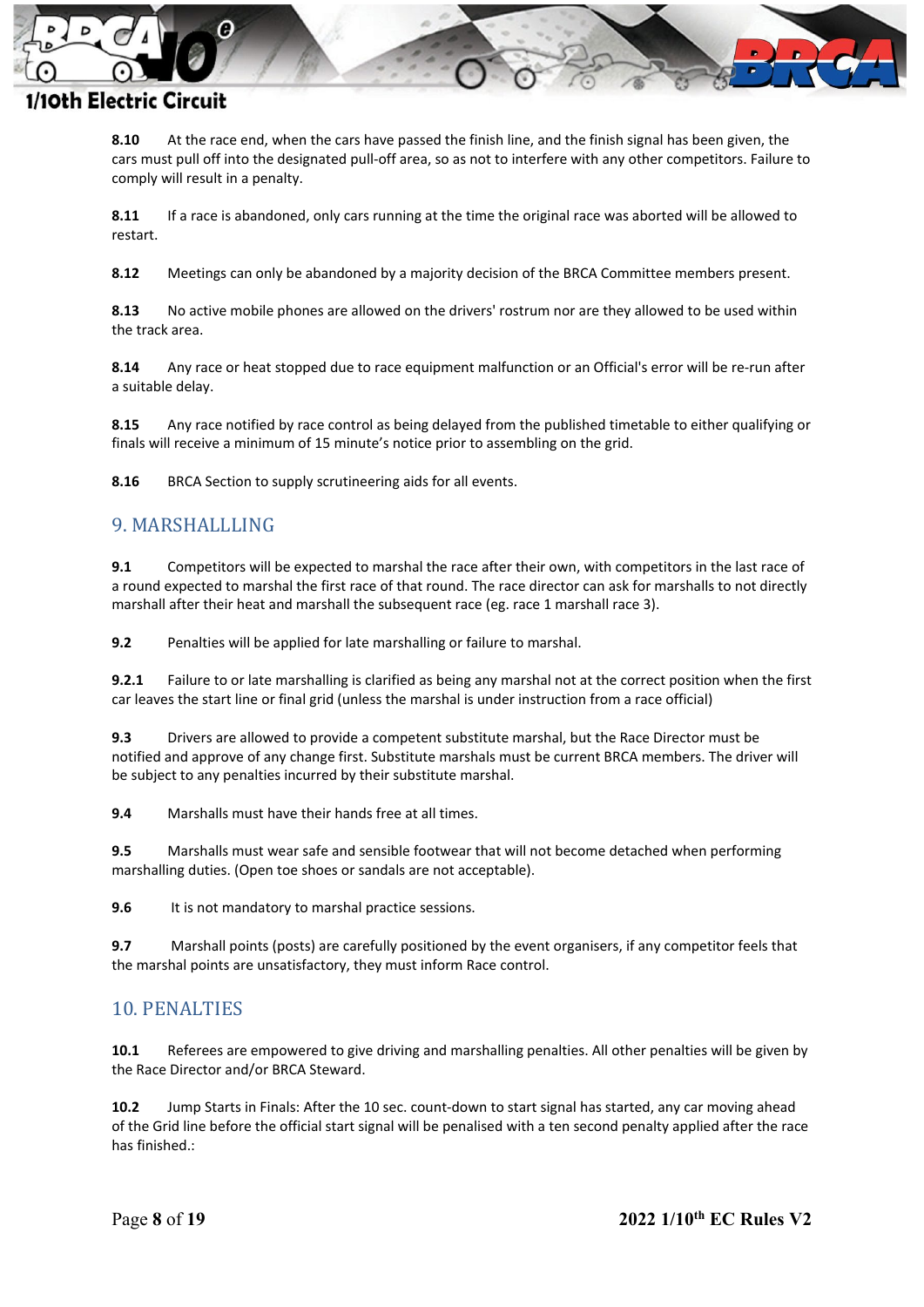

**10.2.1** If there are multiple 'jump starts' at the start of a Final, the referee can call for a restart and may decide not to issue any penalties arising from the original start.

**10.3** Driving Standards; for a first offence the Referee will normally issue a clear warning. The Referee will clearly announce any penalty and record it on the published results for that heat/final. At the Referees' discretion, penalties can be incurred for bad driving and/or corner cutting with any one of the following, depending on the severity of the offence:

- **Official Warning**
- Stop-Go penalty
- 5 or 10 second penalty
- 1 lap penalty
- Disqualification.

**10.3.1** A driving penalty of one lap deduction may be awarded if any car continues to circulate the track after having received the finish signal, and especially so if that car in any way interferes with a competitor still racing.

**10.3.2** The Stop-Go penalty area must be well defined and in a position that is practical to operate.

**10.4** Failure to or late marshalling in qualifying will receive a penalty of loss of your best points score from qualifying.

**10.5** Failure to or late marshalling of a final leg will receive a penalty of loss of your best points score from the finals.

**10.6** A second marshalling infringement during the same event will result in disqualification and the allocation of zero championship points for that event.

**10.7** All marshals must remain on their marshalling points until released by the following marshal or the race director. Failure to do so will be classed as failure to marshal.

**10.8** Any driver who ignores a warning or penalty issued by the officials will be disqualified from the race.

**10.9** A driver will be permitted a maximum of three penalties per event, for a 4th infringement they will be disqualified from the event and allocated zero championship points for that event.

**10.10** The Referees' will not give a penalty for accidental corner cutting provided sufficient time is spent stationary so that no advantage is gained.

**10.11** Any penalty incurred for any reason will be carried into any subsequent re-run.

**10.12** Competitors exiting or entering the rostrum platform area while a race is in progress will be disqualified from that race. Race 'in progress' is clarified as from: - 'when the first car is started (all cars in Finals)' to 'the race is declared over'. Competitors must remain in their original position until the race is declared over. If a competitor decides for whatever reason to cease driving, they may step back.

**10.13** Any failure to present the car to scrutineering, before/after the race in which the car has raced, or any failure to meet the technical and dimensional requirements of these rules before or after a race will result in the loss of that race time.

**10.14** Where post-race scrutineering is used as a method to mark the allocated tyre allowance for the meeting, and the competitor registers on the timing computer without presenting the car for post-race scrutineering, it will be assumed that the competitor has used one new set of tyres.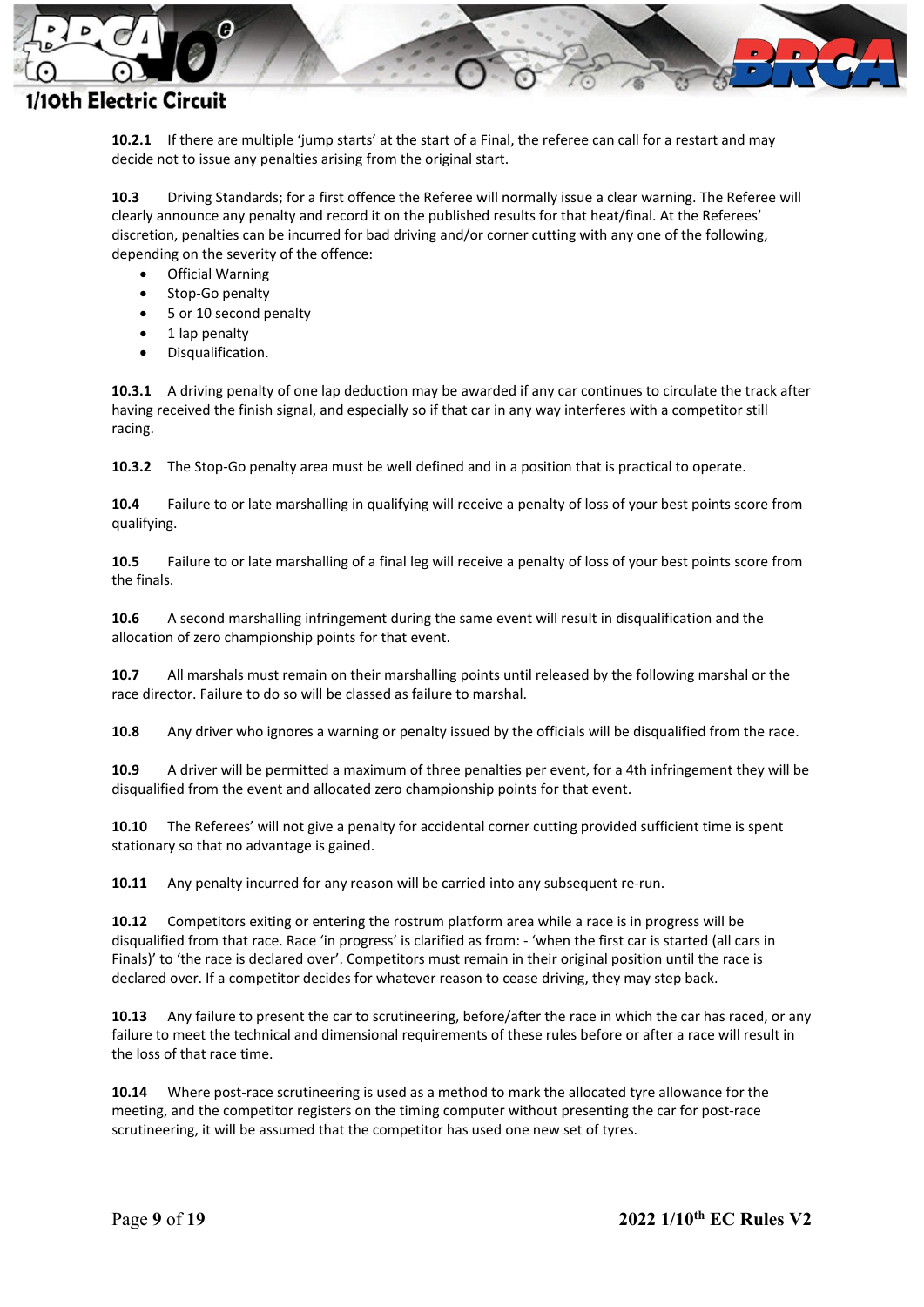

**10.15** Any competitor found to be using illegal equipment may at the Race Director's discretion be disqualified from the meeting and subject to appearing before the Committee, may be disqualified from participating in any other BRCA sanctioned event/s.

**10.16** A non-performance related failure in scrutineering (e.g no grill or lights) will result in a warning for the first infringement.

## <span id="page-9-0"></span>11. PROTEST PROCEDURES

**11.1** A referee's decision (or non-decision) is final and may not be protested.

**11.2** Protests must be received by the Race Steward within 20 minutes of the end of the affected race; they must be on the official protest form (available from race control) with a fee of £25 which will be refunded if the protest is upheld. The Stewards decision is final.

**11.3** National events will have a Drivers Association Representative appointed, who will advise and (if required) represent any driver who has cause to query any official decisions or procedures.

**11.4** Any queries concerning official lap times and scores will be addressed to the BRCA Steward. A protest fee is not required. Any adjustments will be ratified with the Race Director and their decision in these matters is final.

## <span id="page-9-1"></span>12. CURTAILMENT OF EVENTS

**12.1** In the event of any of the rules in this section being invoked these rules shall take precedent over any other rules which they may contradict.

**12.2** Non-national Sanctioned events may be abandoned by the Race Director in consultation with the Organisers. Results from any round can only be used if all races for that class in the respective round have been completed.

**12.3** National championship events can only be abandoned by a majority vote of the Committee members present after consultation with the Race Director. In the event of a National meeting being abandoned the following will be applied to determine the meeting results:

- After 1 round of qualification the meeting results would be declared on qualification positions after this round.
- After 2 rounds of qualification the meeting results would be declared using round by round points with 1 round counting.
- After 3 or 4 rounds of qualification the meeting results would be declared using round by round points with 2 rounds counting.
- After 1 round of finals, then the points will be awarded as normal for this round of finals, and a second set of scores for finals will be awarded based on the qualification positions. The final positions will be determined using both of these scores with tie breaks resolved in the normal method for finals.

In the event of the meeting being abandoned mid way through a round of qualification, the points for that entire round will be scrapped and results declared from the previous completed round as described above. If the meeting is abandoned part way through a round of finals, points will be awarded to finals that have been completed with any subsequent finals not run in that round will have points awarded as per qualification results.

**12.4** Events abandoned when at least one qualifying round has not yet been completed will not be rescheduled and the total number of counting championship rounds will be reduced by one.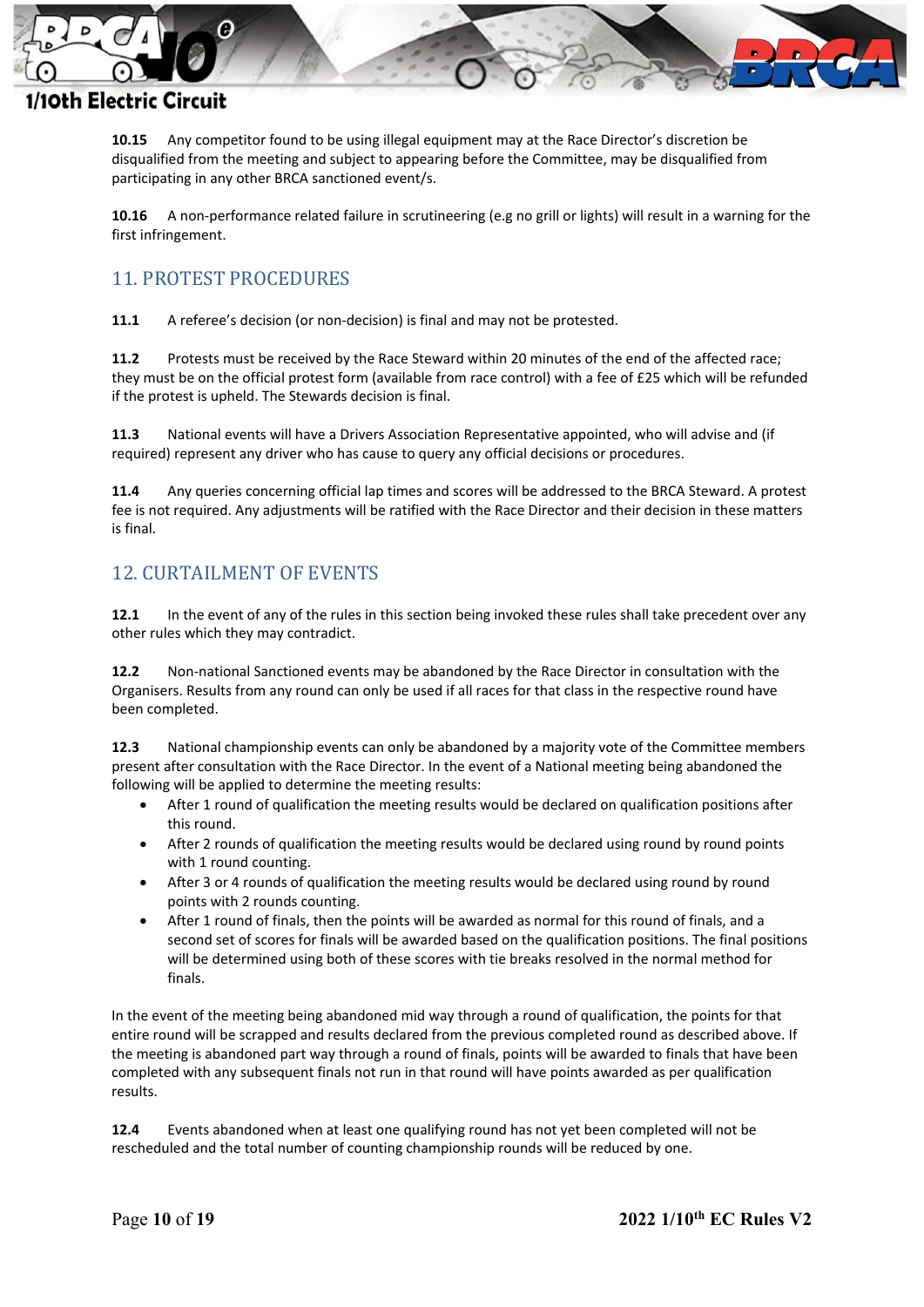

### <span id="page-10-0"></span>13. GENERAL RULES

It is each competitor's responsibility to ensure that their car meets all technical and eligibility requirements.

**13.1** The Section Committee are empowered to legislate at any time against any new equipment that in the opinion of the committee detracts from the essential skill of the driver controlling the car during racing.

**13.2** No car shall be constructed or presented for racing so as to be dangerous to persons or cause damage to competitor's cars or the track surface.

**13.3** The body and chassis must be securely joined at all times when the car is on the track.

**13.4** All cars must have a minimum of one identifying numbers to the front windscreen.

**13.5** Only one drive motor is allowed per car.

**13.6** Tyre treatments that can coat or damage the racing surface are specifically banned. A single nominated tyre treatment will be used at each event. The nominated treatment will be published at least 4 weeks prior to each event. All classes at an event will use the same nominated treatment.

Tyre treatment will be supplied and purchased by the section, and made available in designated treatment area(s). Tyre treatment may only be applied in the designated area(s).

Outside of the designated area(s), only CA (super) glue, glue activators and/or brake cleaner equivalents may be applied to the tyres.

**13.7** The use of tyre treatments is at the race organiser's discretion. Notification of non-allowable tyre treatments must appear on the entry forms.

**13.8** The use of any oil of wintergreen-based product (i.e. smells of 'Deep Heat') is not allowed.

**13.9** No tyre treatments are allowed in wet conditions.

**13.10** The use of tyre warmers is allowed but they may not be brought into the defined track area on the car.

- **13.11** The use of multiple-speed transmissions (gearboxes) is not allowed.
- **13.12** Traction control is not allowed.
- **13.13** Active suspension is not allowed.
- **13.14** Gyroscopes are not allowed.
- **13.15** Slipper clutches are not allowed.
- **13.16** Suspension movement sensors are not allowed.
- **13.17** Wheel speed sensors are not allowed.
- **13.18** Tyre slip sensors are not allowed.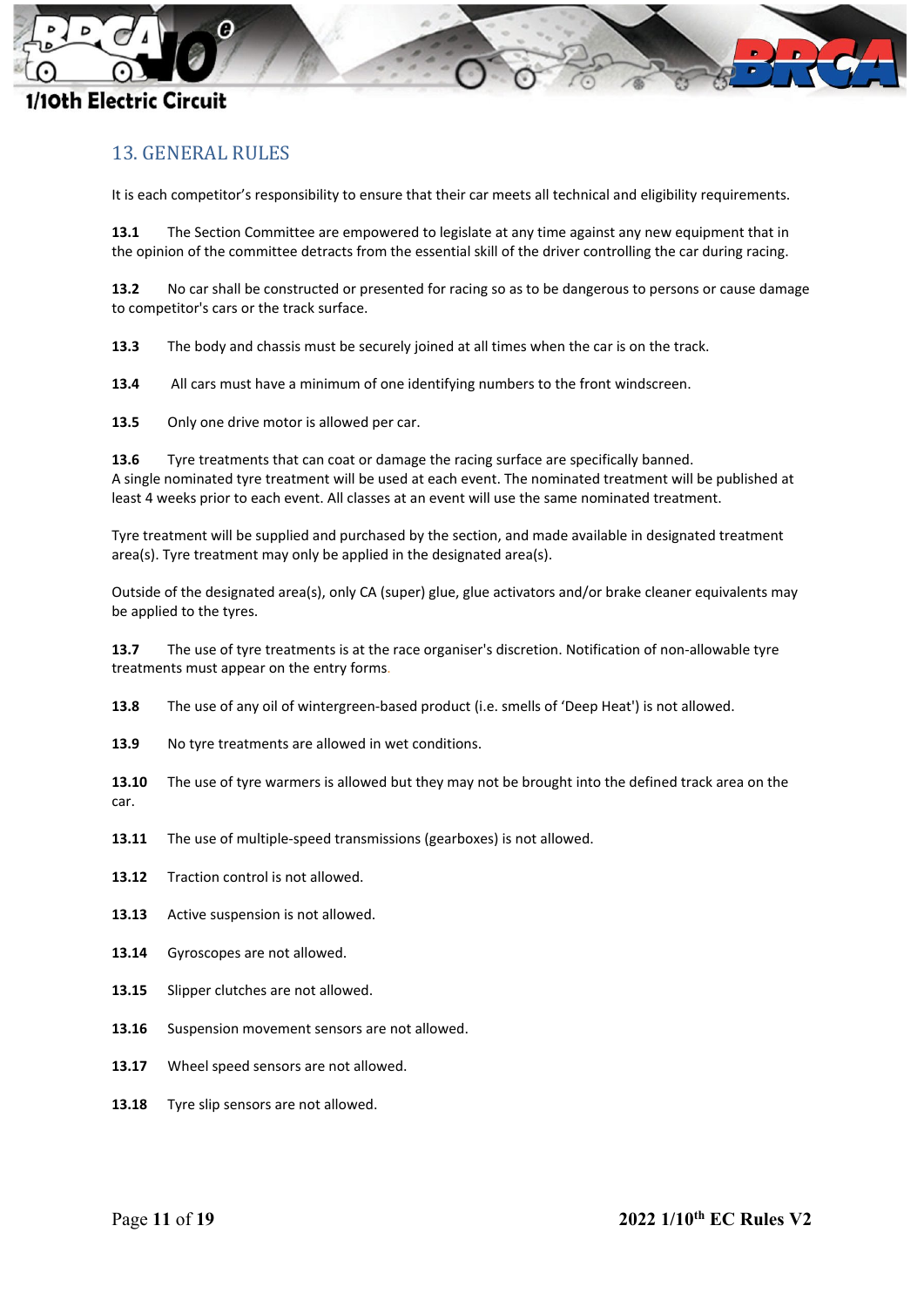

**13.19** Blinky ESCs must not be fitted with any device (active or inactive) that allows settings to be changed without physical contact being made with the ESC.

### <span id="page-11-0"></span>14. TECHNICAL RULES - 4WD TOURING CARS

**14.1** No holes or slots are allowed on the body or wing, except for body post, aerial and transponder holes.

**14.2** Windows are to be clear or tinted and must be clearly defined as windows.

**14.3** The main chassis cannot be changed during a race.

**14.4** Under body/chassis aerodynamic aids of any nature are not allowed. Smooth Lexan under trays may be fitted to waterproof the cars. Items to aid strength (including repairs), stiffness of the shell, or preventing the shell from becoming "tucked" are allowed.

**14.5** Details of all front and rear lights plus the main front grill must be clearly contrasted from the surrounding paintwork.

**14.6** All bodyshell features (front splitter / bumpers) from the original moulding must remain on the shell.

**14.7** Dimensions: Wheelbase: 250 to 270mm Width (without body): 170 to 190mm

**14.7.1** Maximum wing size including endplates: 190w x 40d x 20h (mm) boxed dimension. Wings (excluding endplates) are to be of single moulded polycarbonate construction (no flat-packs/bend your own) and to be mounted directly to the body (no spacer between shell and wing), on the mounts provided at the back of the shell.

**14.8** The minimum car weight, including personal transponders is 1320g.

**14.9** Control Tyres:

**14.9.1** Tyres will be easily identifiable with a permanent external marking that can be used as a reference. This marking will include the manufacturer's name on the sidewall, plus the tyre compound and/or identification name.

**14.10** Any Competitor being suspected of not running the correct tyre assembly will have their tyres destructively checked at the end of the event. If the tyres are found legal, the competitor will have the full set replaced by the section.

**14.11** Any competitor found using a tyre assembly other than that approved will be disqualified from that event.

**14.12** All wheels/tyres must be marked, the process will be advised at each meeting by the appropriate officials. Markings must be clearly visible.

**14.13** Bodyshells: bodyshells must be approved by the BRCA 1:10 Electric Circuit Chief Scrutineer. Homologation list to be published on the BRCA website. To be homologated a bodyshell must:

• Meet the current Global Body Spec dimensional requirements (Appendix 1).

• Have the part number moulded into the front windscreen.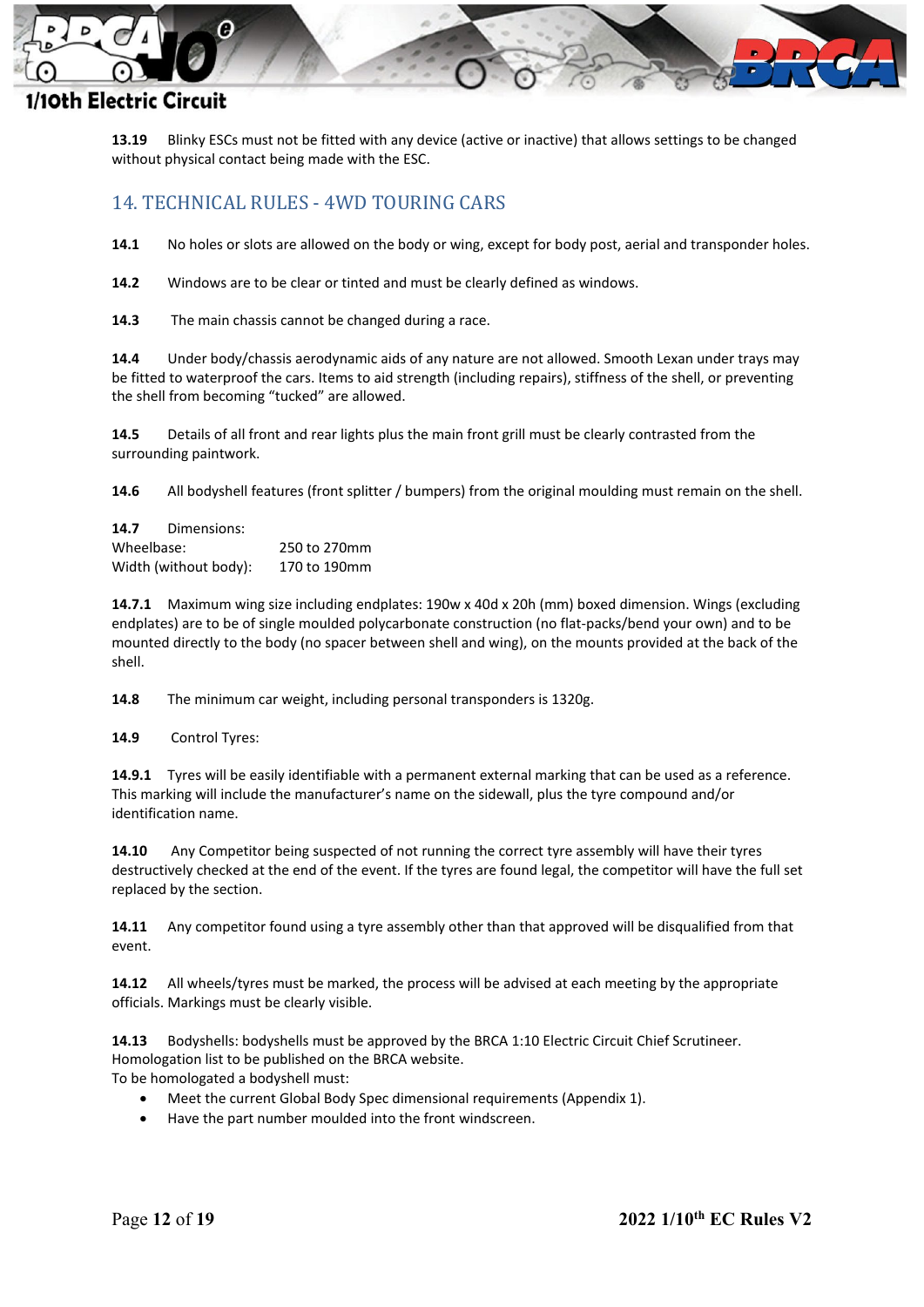

**14.13.1** A new list will be published on the first of each month. Shells must arrive on or before the 14th of the previous month to be added to the new list. In order to be used at a BRCA sanctioned event, the bodyshell must be present on the homologation list on the Monday before the event.

**14.13.2** Homologation fee is £15 per shell.

**14.13.3** Bodyshells have a 5 year homologation period, after which if still in production will have to be resubmitted with a £5 fee.

**14.13.4** At all times bodyshells must be commercially available.

**14.13.5** Bodyshells submitted for approval will be kept by the Section for future reference.

## <span id="page-12-0"></span>15. TECHNICAL RULES - 2WD FORMULA 1

**15.1** Cars must run a body shell from the BRCA Formula 1 Approved Body List published on the BRCA website. Body shells are voted on by the F1 Sub-Committee under the following criteria -

• Must faithfully represent an original FIA Formula 1 car raced between the year 2000 – present day. • Deviation from scale form will be considered in areas to clear components and due to manufacturing limitations.

**15.2** Cars will be painted and detailed to resemble a Formula 1 car. The top air box and side air vents will be detailed in an appropriate colour to a scale size, shape and position. A coloured driver helmet must be present with visor detail.

**15.3** Wheelbase max 285mm, width max 190mm.

**15.4** Only 21.5t brushless motors and 2S LiPo batteries are allowed.

**15.5** Only Blinky Mode ESCs (electronic speed controllers) are allowed.

**15.6** Minimum car weight 1050g including personal transponder.

**15.7** Cars must run a front and rear wing from the BRCA Formula 1 Approved Wing List. This list is controlled by the Formula 1 Sub-Committee and published on the BRCA website. To be added to the list, a wing must be a realistic representation of a wing appearing on an original FIA Formula 1 car as judged by the Formula 1 Sub-Committee. Wings must not be modified other than the area to which the wing is fixed to the chassis for fitment purposes only.

**15.8** Turning vanes, barge boards, winglets and diffusers are free but must be to scale.

**15.9** Grill and air vents may be cut to scale size and position only.

**15.10** Rear wheel drive only is allowed. The rear axle must be of hex wheel fitment, not have any articulated element and may be fitted with a differential.

**15.11** Only king pin, coil spring front suspension is allowed. Suspension pick up points must be mounted inside the body.

**15.12** All radio, electronics & lap counting equipment (excluding aerial) must be housed inside the bodyshell.

**15.13** The main chassis plate may not protrude from the sides of the bodyshell when viewed from above, except the area forward of the side pods where a protrusion of up to 6mm is permitted.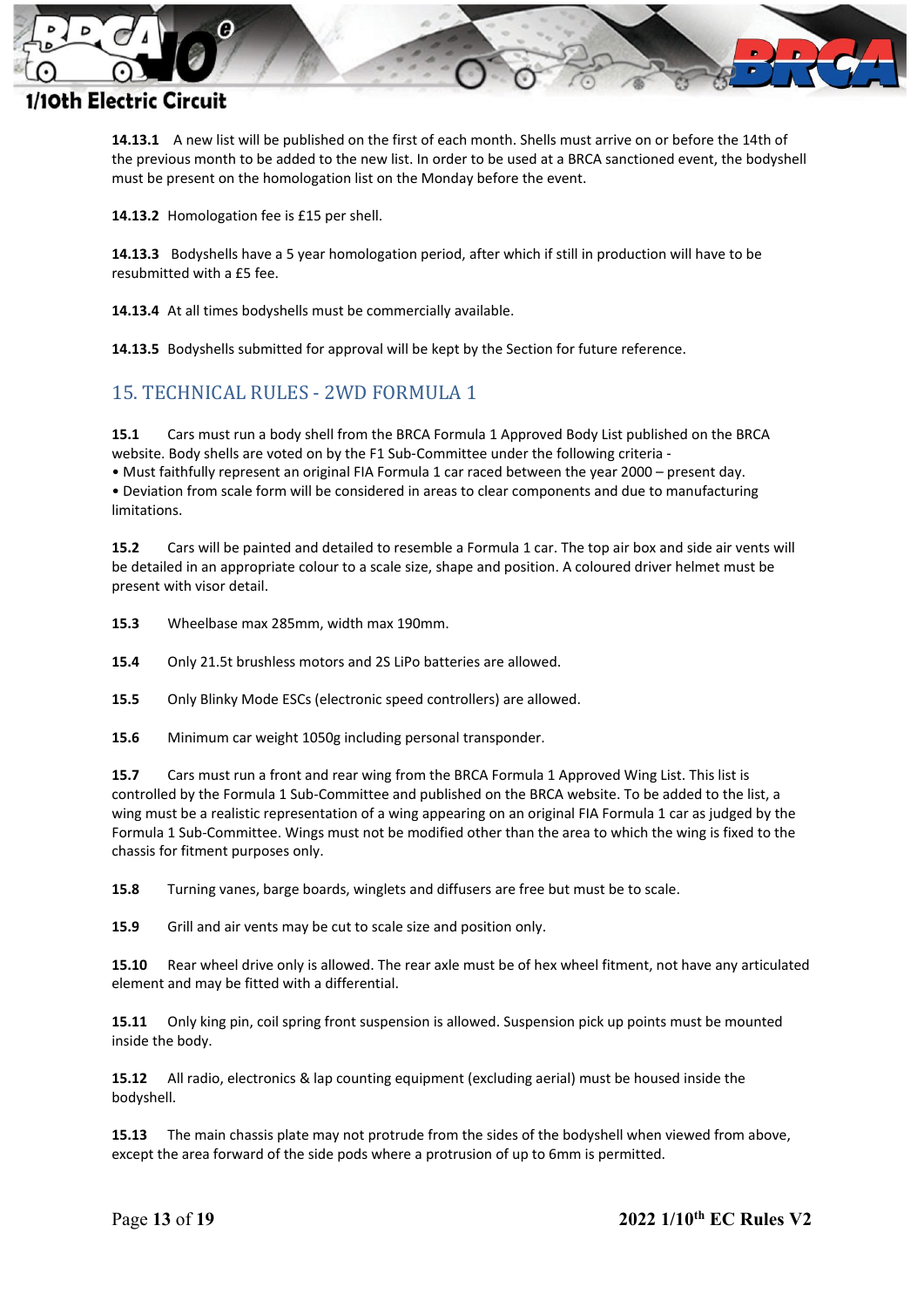

#### **15.14** Control Tyres:

**15.14.1** Tyres will be easily identifiable with a suitable external marking, as determined by the Formula 1 Sub-Committee, that can be used as a reference.

**15.14.2** Any competitor being suspected of not running the correct tyre assembly will have their tyres destructively checked at the end of the event. If the tyres are found legal, the competitor will have the full set replaced by the section.

**15.14.3** Any competitor found using a tyre assembly other than that approved will be disqualified from that event.

**15.14.4** All wheels/tyres must be marked, the process will be advised at each meeting by the appropriate officials. Markings must be clearly visible.

**15.15** Rear wings must be fitted to a maximum height of 100mm measured from the bottom of the chassis to the highest point of the rear wing and a maximum rearward extension of 45mm measured from the rear tyre to the rearmost edge of the wing.

**15.16** Body must be used as designed. No additional material may be added to alter the body unless it is included in the original design. Body must be cut-out and used as designed and no additional folding or bending of the body is allowed.

#### <span id="page-13-0"></span>16. TECHNICAL RULES – 2WD FWD

The committee are allowed to edit this section of rules under the 2021 AGM mandate provided by the racers present.

**16.1** Front wheel drive only is allowed.

**16.2** Bodyshells: bodyshells must be approved by the BRCA 1:10 Electric Circuit Chief Scrutineer. Homologation list to be published on the BRCA website. The section will draw up and work to a set of dimensions to assist with homologation of bodies.

To be homologated a bodyshell must:

- Must be a realistic representation of an original hatchback car as judged by the Committee
- Have a front splitter may not protrude more than 10mm from the front most point of the body.

**16.2.1** A new list will be published on the first of April and will be frozen for the whole season. Shells must arrive on or before the 14th of the previous month to be added to the new list. In order to be used at a BRCA sanctioned event, the bodyshell must be present on the homologation list at the event.

**16.2.2** Homologation fee is £15 per shell.

**16.2.3** Bodyshells have a 5 year homologation period, after which if still in production will have to be resubmitted with a £5 fee.

**16.2.4** At all times bodyshells must be commercially available.

**16.2.5** Bodyshells submitted for approval will be kept by the Section for future reference.

- **16.3** The main chassis cannot be changed during a race.
- **16.4** The minimum car weight, including personal transponder is 1250g.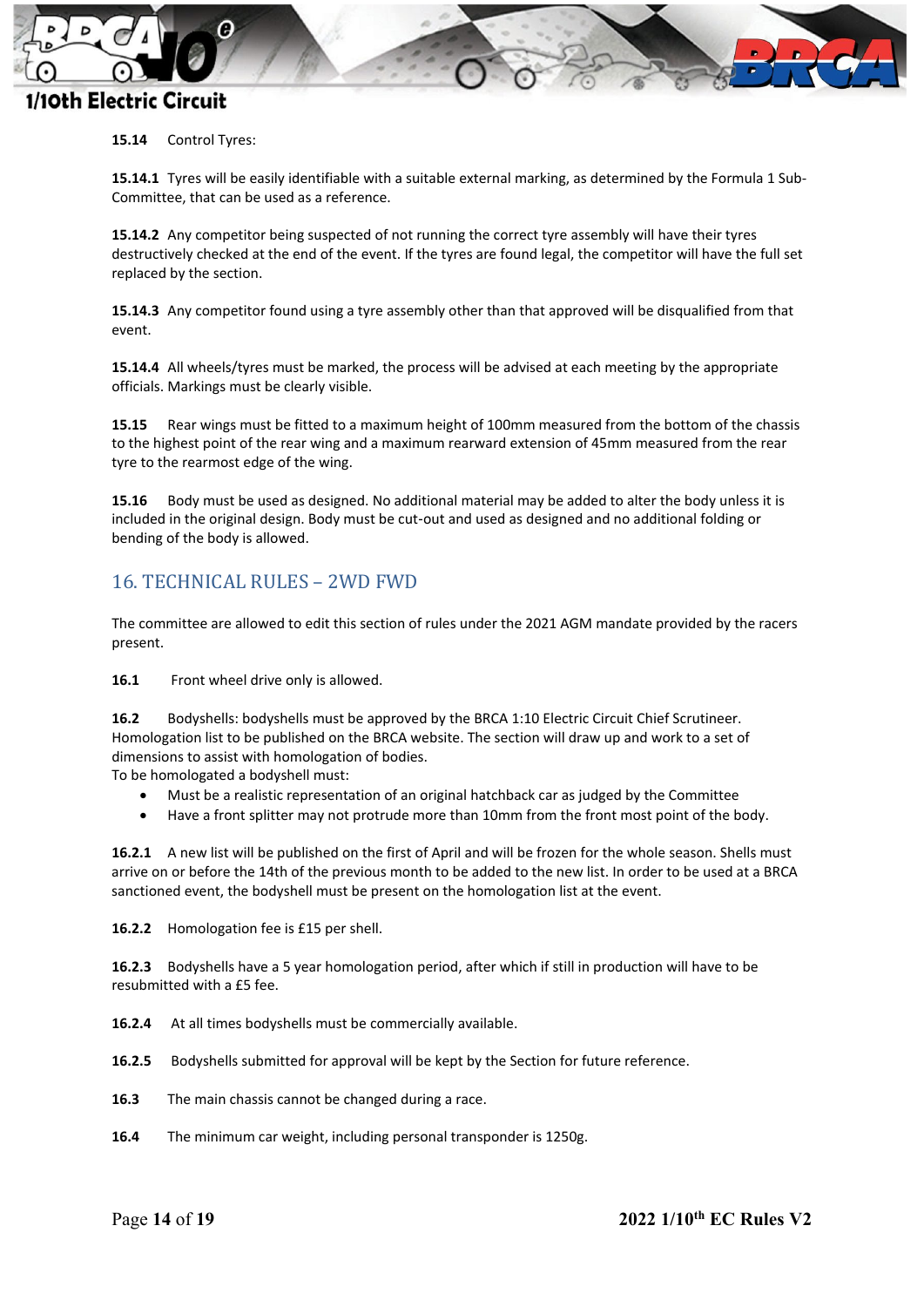

**16.5** Dimensions Wheelbase: 250-270mm Width (without body): 170-190mm

**16.6** Control Tyres:

**16.6.1** Tyres will be easily identifiable with a permanent external marking that can be used as a reference. This marking will include the manufacturer's name on the sidewall, plus the tyre compound and/or identification name.

**16.6.2** Any Competitor being suspected of not running the correct tyre assembly will have their tyres destructively checked at the end of the event. If the tyres are found legal, the competitor will have the full set replaced by the section.

**16.6.3** Any competitor found using a tyre assembly other than that approved will be disqualified from that event.

**16.6.4** All wheels/tyres must be marked, the process will be advised at each meeting by the appropriate officials. Markings must be clearly visible.

**16.7** Bodyshells are encouraged to be painted to resemble a FIA WTCR/BTTC/TCR Touring car, or creative use of scale schemes from other car, rally and motorbike racing series.

**16.8** Windows are to be clear or tinted and must be clearly defined as windows.

**16.9** Details of all front and rear lights plus the main front grill must be clearly contrasted from the surrounding paintwork.

**16.10** All bodyshell features (front splitter / bumpers) from the original moulding must remain on the shell and only trimmed to the cut lines on the bodyshell.

**16.11** Wing must be the one supplied with the shell only. Maximum size 175w x 30d x 15h (mm), excluding end plates. No mixing of parts from different shells. Wings (excluding endplates if supplied) are to be of single moulded polycarbonate construction and to be mounted directly to the body as supplied, on the mounts provided at the back of the shell.

**16.12** No holes or slots are allowed on the body or wing, except for body post, aerial and transponder holes.

**16.13** Under body/chassis aerodynamic aids of any nature are not allowed. Smooth Lexan under trays may be fitted to waterproof the cars. Items to aid strength (including repairs), stiffness of the shell, or preventing the shell from becoming "tucked" are allowed.

**16.14** Electronic Speed Control will be controlled and does not need to be on the BRCA approved list. The ESC and the specific regulations allowed will be published at the time of booking in.

**16.14.1** The RPM limit is controlled by the ESC and must be set to the specified setting as published in the regulations at the time of booking in. This may be reviewed during the season. This will be randomly checked at any time during the event. Failure of using the correct RPM limit on the ESC when checked will result in all times on the day upto the check removed. A second infringement will result in disqualification from the event.

**16.14.2** The motor will be controlled and does not need to be on the BRCA approved list. The motor and the specific regulations allowed will be published at the time of booking in. It is allowed to open the motor for cleaning purposes.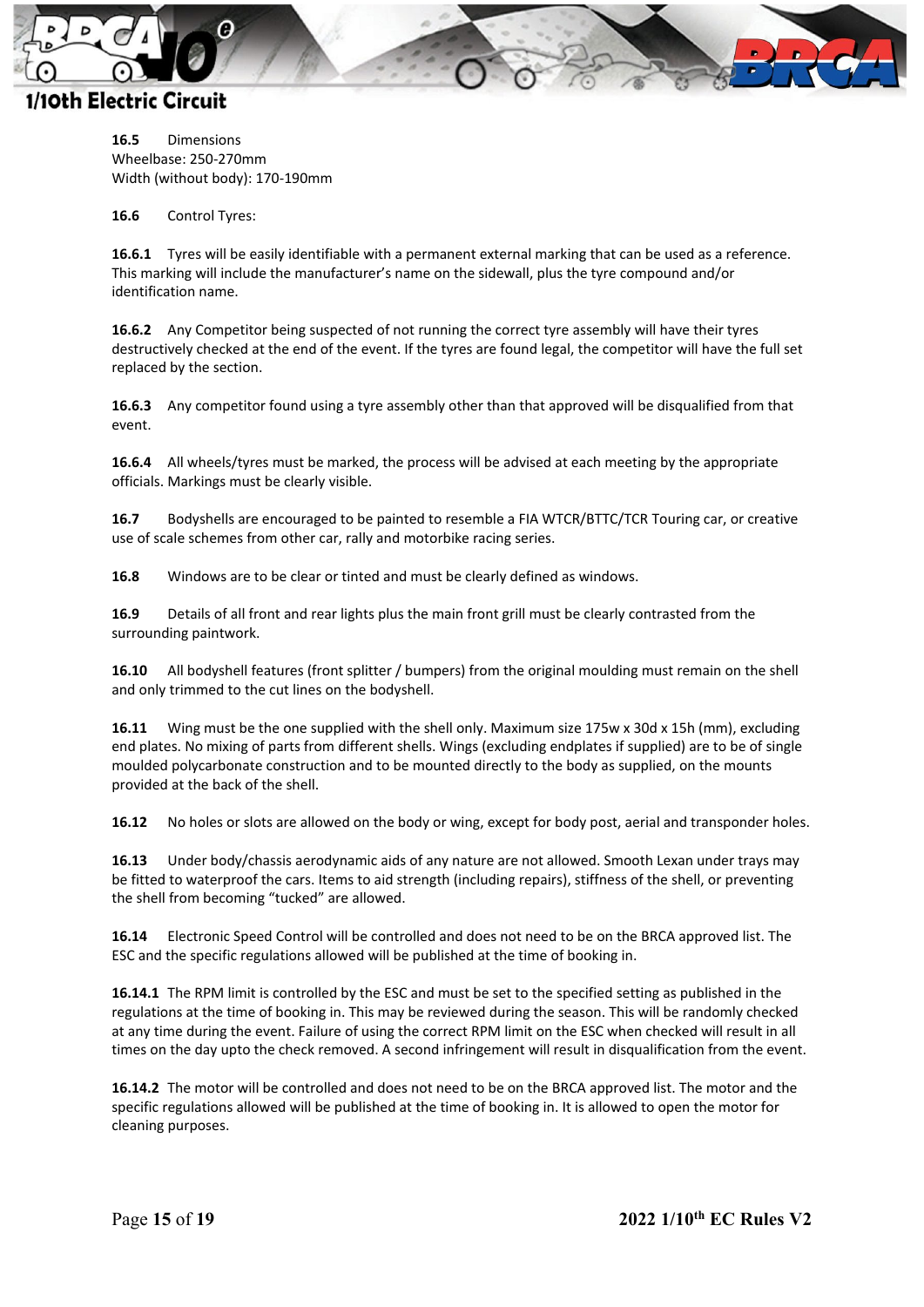

**16.14.3** A Maximum gear ratio **may** be enforced and the specific regulations allowed will be published no later than **1st March** before the season. Spot checks will be conducted and any competitor found to be using a gear ratio lower will have all times on the day upto the check removed. A second infringement will result in disqualification from the event. Example if the gear ratio limit is 5.00 then anything 5.00 or above is legal to be used, 4.99 or lower would be illegal.

**16.15** Front differential must remain as a differential where one wheel must be able to turn opposite to the other wheel. No solid axles/1-ways are allowed. The use of diff putty/ear plugs/blue tac type substance is not allowed in the differential, only differential oil is allowed. Random checks may be done throughout each event.

**16.16** Layshaft must remain as fixed in relation to the spur gear. No slipper clutch or 1-way option can be used. No adjustable 1 ways/braking to be used.

**16.17** Rear wheels must remain independent and not connect to each other via a driveshaft or a differential. They must be able to spin in both directions without affecting any other wheel.

#### <span id="page-15-0"></span>17. MOTORS

**17.0** At Sanctioned events, only motors that are currently homologated and listed by the BRCA Electric Board are allowed. Full technical data of homologated motors is available via the BRCA Electric Board Website.

**17.1** Open Modified Brushless Motors – any 540 brushless motors approved by the Electric Board are allowed.

**17.2** 13.5t Brushless Motors – only 13.5 turn (or greater) stock spec brushless motors approved by the Electric Board are allowed.

**17.3** 17.5t Brushless Motors – only 17.5 turn (or greater) stock spec brushless motors approved by the Electric Board are allowed. FWD see section 17 for rules.

**17.4** 21.5t Brushless Motors – only 21.5 turn (or greater) stock spec brushless motors approved by the Electric Board are allowed.

**17.5** Any driver found using an illegal motor will lose all lap scores up to that point. If found using an illegal motor for the second time the driver may be excluded from all sanctioned events for the rest of the season.

#### <span id="page-15-1"></span>18. BATTERIES

All cars will be powered only by batteries approved and homologated by the BRCA Electric Board. Full technical data of homologated batteries is available via the BRCA Electric Board Website.

**18.1** All power packs shall be balance charged on a suitable charger and in a sealed LIPO safe/sack/bag specifically designed for this purpose.

**18.2** Charge rates shall be within manufacturer's maximum limits. From 2017 new power packs will be submitted by suppliers with a maximum charge limit provided. This information can be found on the relevant Electric Board (EB) list. If the power pack being charged does not have a limit shown on the EB list then the assumption will be the maximum that power pack can be charged at is 1C, unless suitable documentation from the supplier / manufacturer to prove otherwise is produced. It is down to the user to prove this maximum charge rate is in excess of 1C.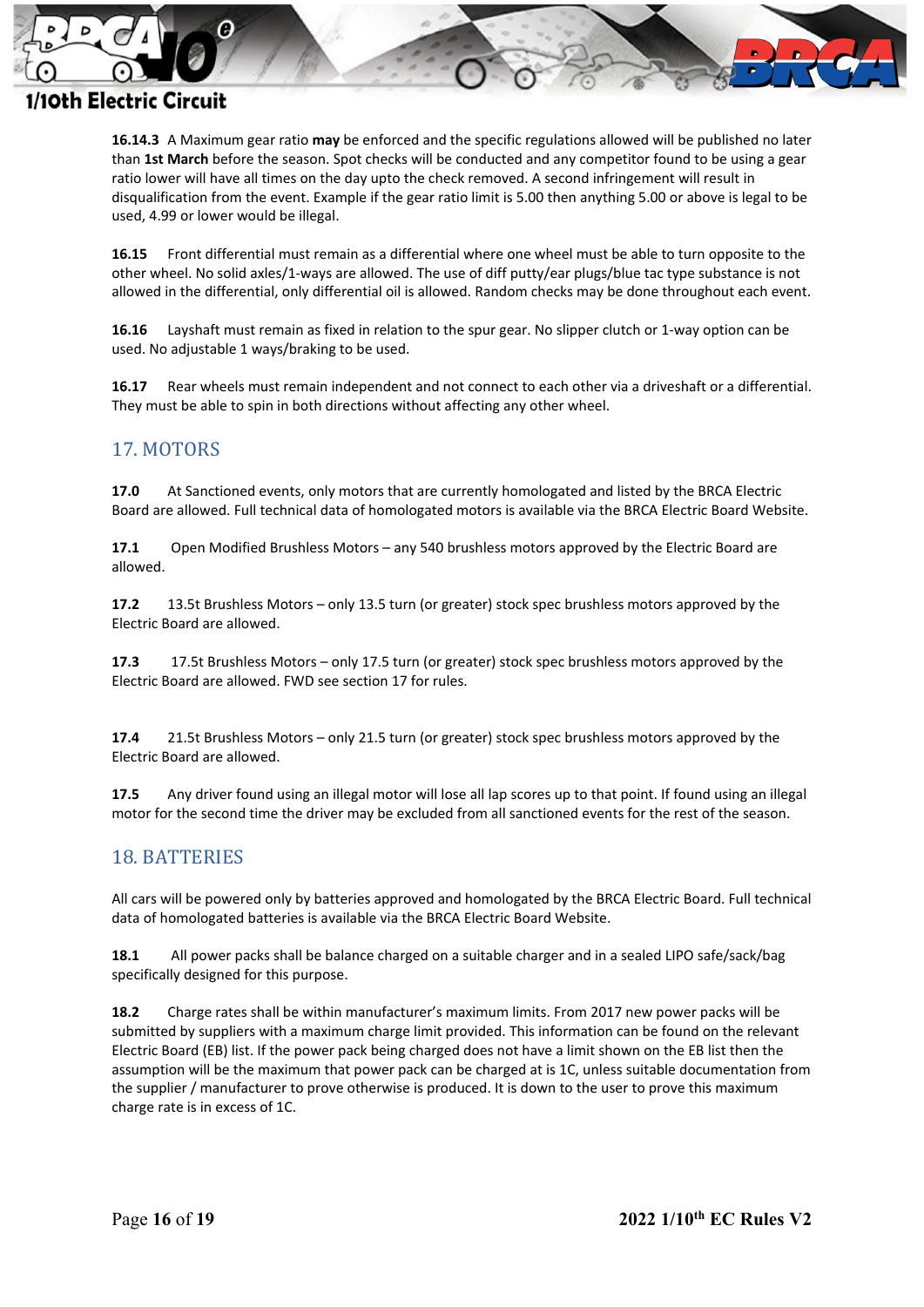

**18.3** Failure to adhere to charging rules will result in the member being removed from the meeting and the circumstances of their non-compliance being sent to the BRCA executive committee for consideration of the member's BRCA license being revoked. The misuse or abuse of power packs has potentially dangerous consequences and will not be tolerated.

- **18.4** The maximum voltage for a 2S LiPo is to not exceed 8.40 volts at any time.
- **18.5** The heating of LiPo/LiFe cells is not allowed.

#### <span id="page-16-0"></span>19. RADIO EQUIPMENT

**19.1** Only 2.4GHz, 40MHz or 27MHz frequencies are allowed.

**19.2** Competitors using 27MHz or 40MHz must have a minimum of three frequencies available for competition use.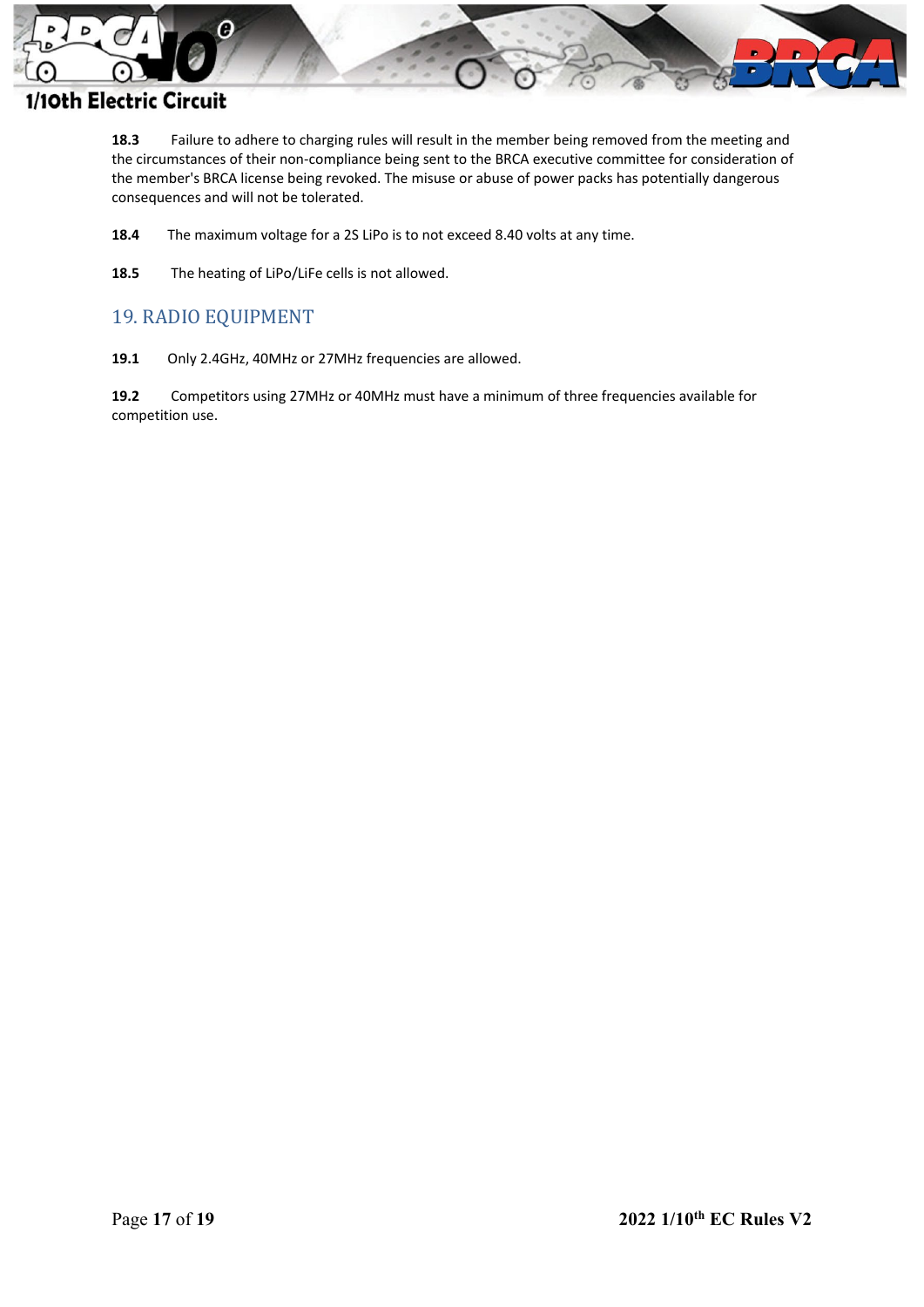

<span id="page-17-0"></span>Appendix 1 – Global Body Specifications